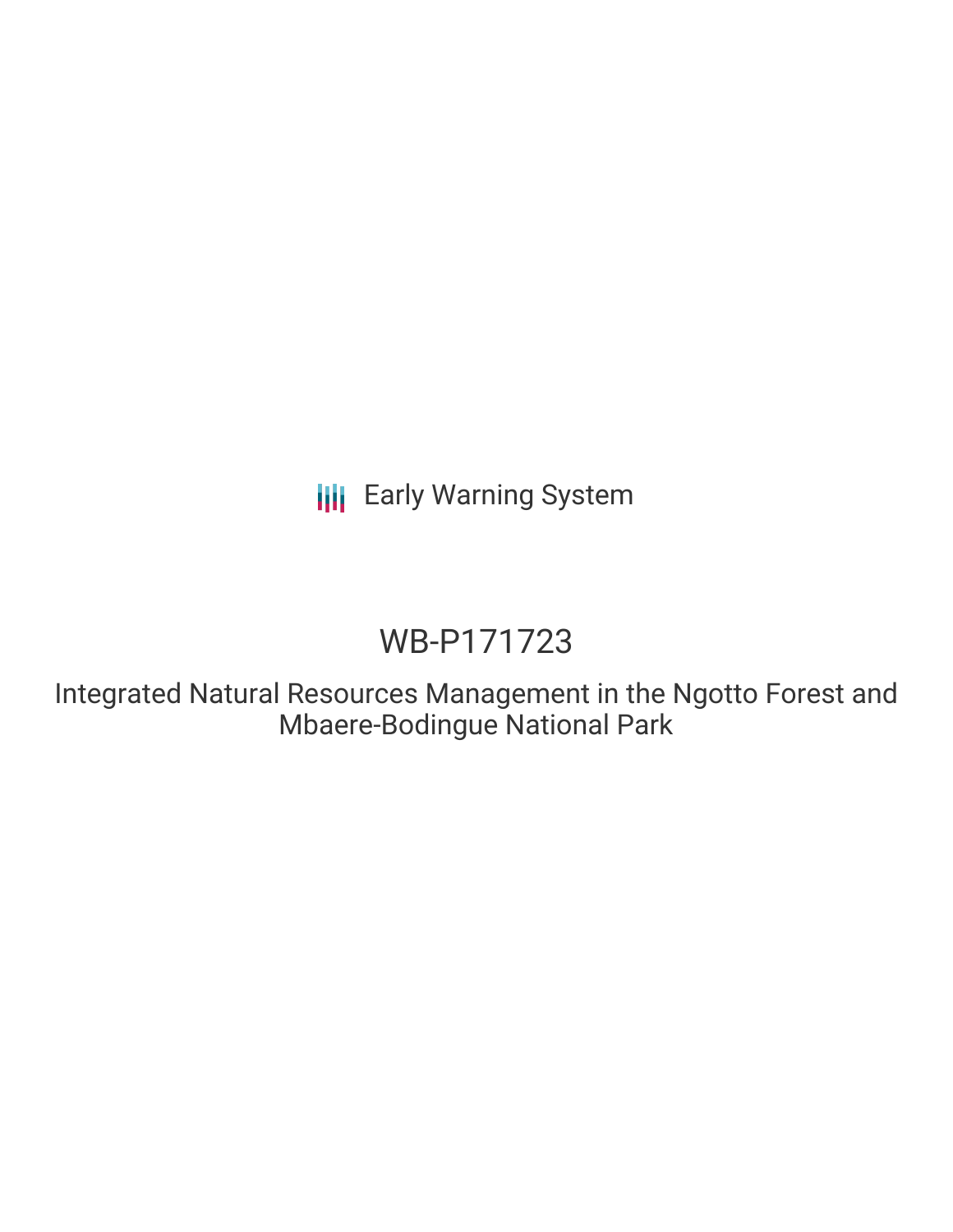

#### **Quick Facts**

| <b>Countries</b>               | Central African Republic                      |
|--------------------------------|-----------------------------------------------|
| <b>Financial Institutions</b>  | World Bank (WB)                               |
| <b>Status</b>                  | Proposed                                      |
| <b>Bank Risk Rating</b>        | U                                             |
| <b>Voting Date</b>             | 2021-03-17                                    |
| <b>Borrower</b>                | Ministry of Economy, Planning and Cooperation |
| <b>Sectors</b>                 | Agriculture and Forestry                      |
| <b>Investment Amount (USD)</b> | $$7.61$ million                               |
| <b>Project Cost (USD)</b>      | \$7.61 million                                |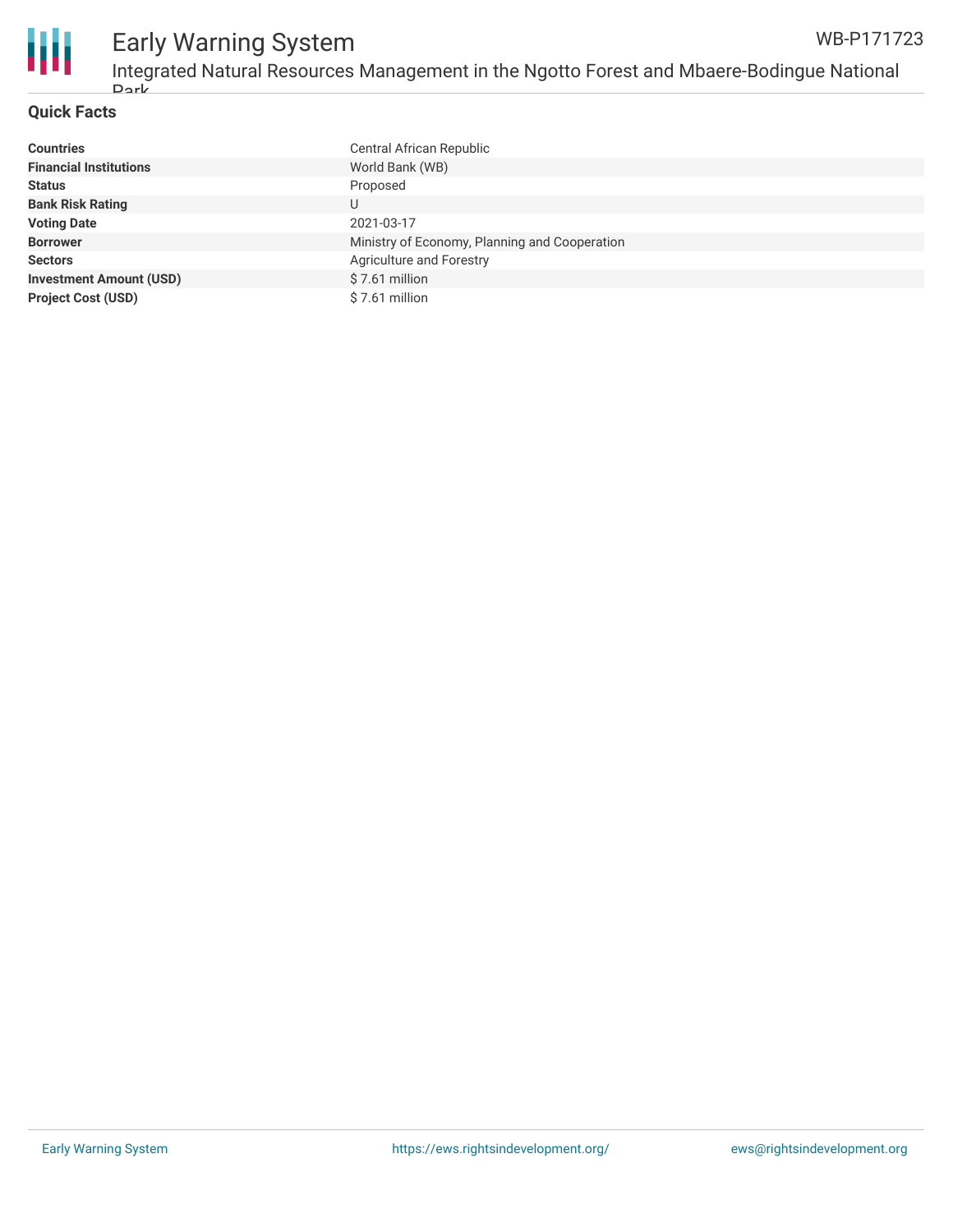

### **Project Description**

The project will aim to improve governance and strengthen capacity in the forest and mining sectors in the Central African Republic.

Project Components include;

Park

Component 1 - Institutional support: Strengthen the fiscal and governance framework of the forest sector

Component 2 - Local development: Support forest communities in planning and financing their development priorities

Component 3 - Technical assistance to improve mining sector policies and institutional governance

Component 4 - Local development -Formalization of the Artisanal Mining Sector

Component 5 - Project management, including contingencies and overheads

Project Preparation Advance for the development of the safeguards instruments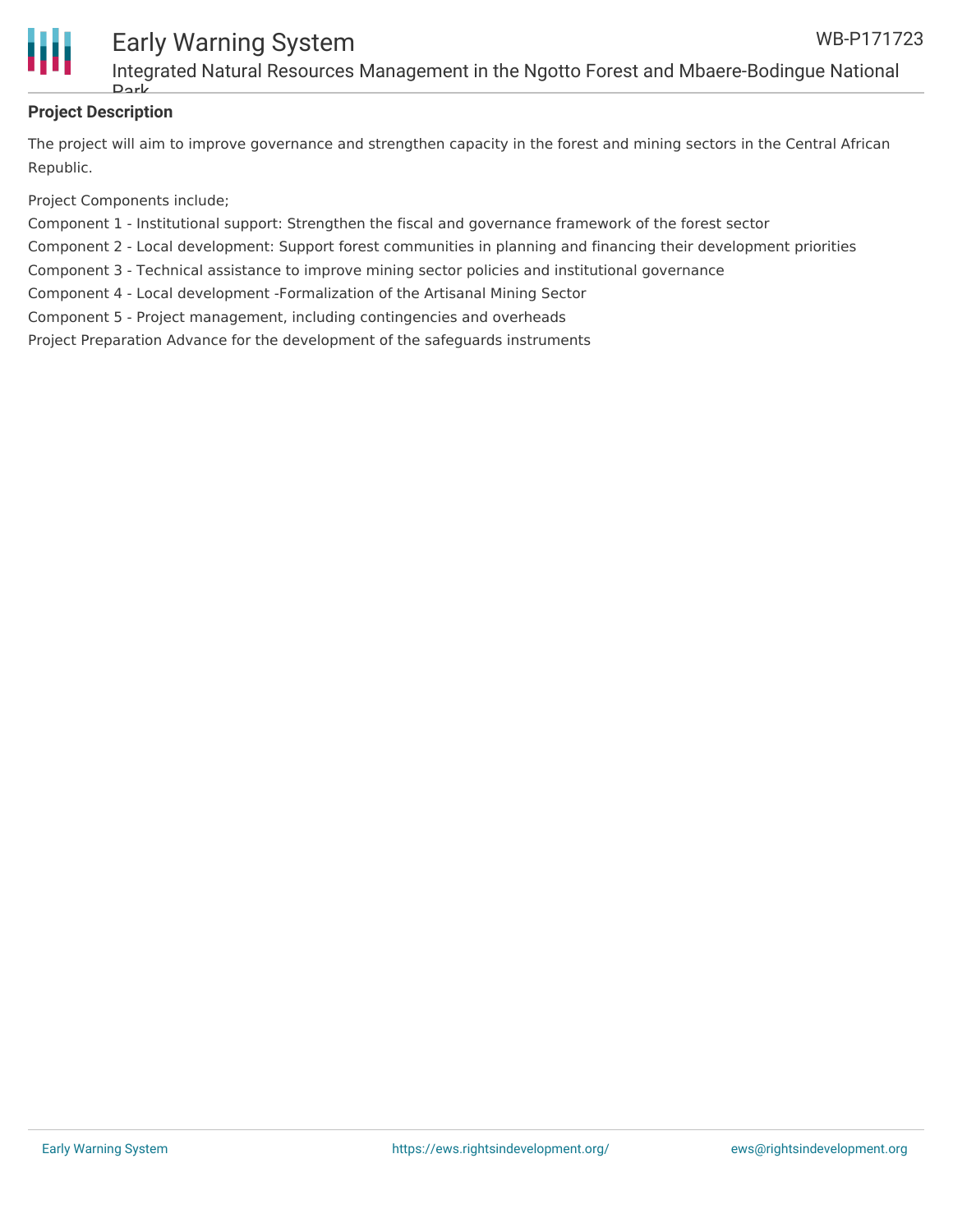

#### Early Warning System Integrated Natural Resources Management in the Ngotto Forest and Mbaere-Bodingue National Park WB-P171723

#### **Investment Description**

World Bank (WB)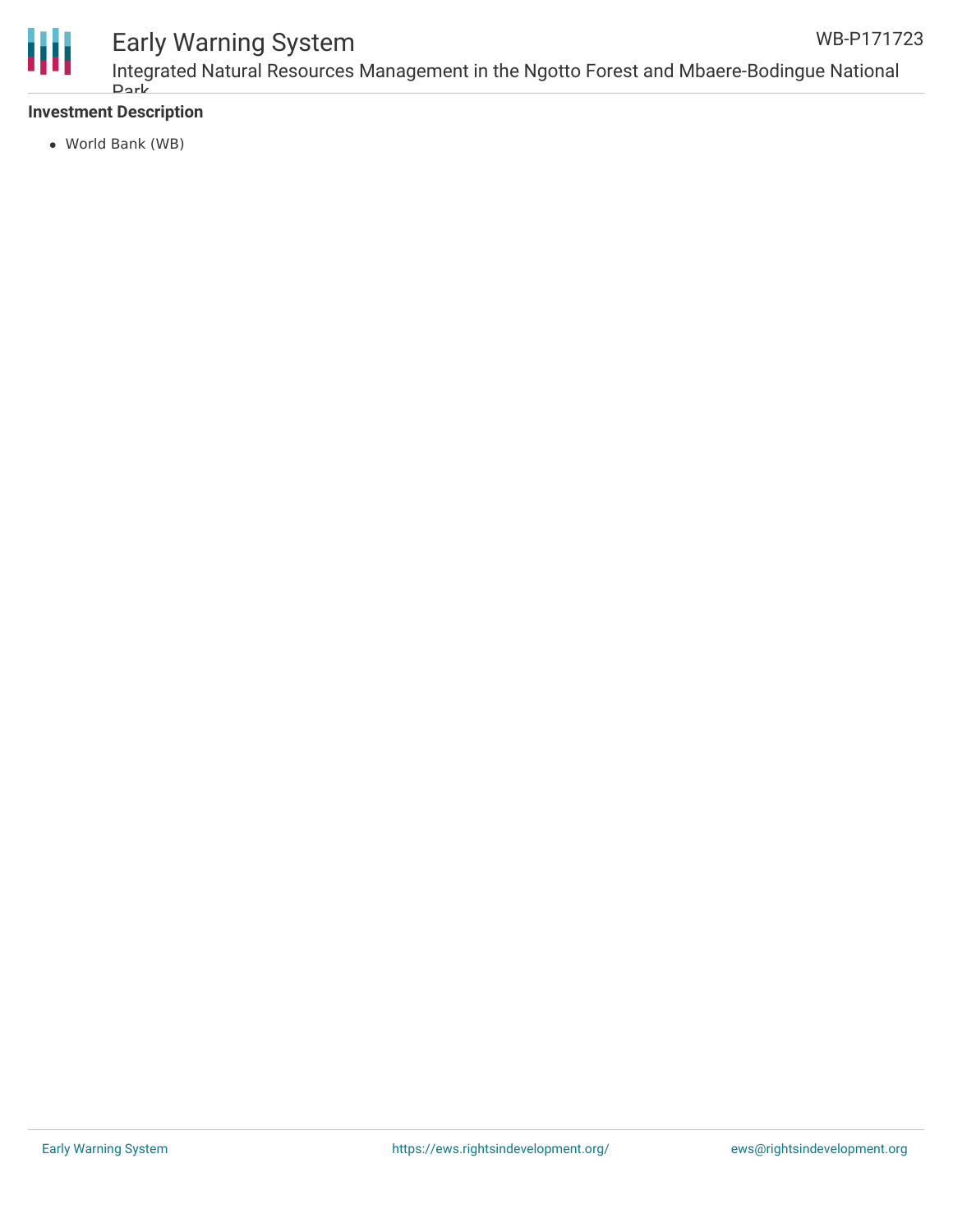

#### **Contact Information**

Park

Ministry of Economy, Planning and Cooperation Félix Moloua Minister of Economy, Planning and Cooperation cabinet@minplan-rca.org

#### ACCESS TO INFORMATION

To submit an information request for project information, you will have to create an account to access the Access to Information request form. You can learn more about this process at: https://www.worldbank.org/en/access-toinformation/request-submission

#### ACCOUNTABILITY MECHANISM OF THE WORLD BANK

The World Bank Inspection Panel is the independent complaint mechanism and fact-finding body for people who believe they are likely to be, or have been, adversely affected by a World Bank-financed project. If you submit a complaint to the Inspection Panel, they may investigate to assess whether the World Bank is following its own policies and procedures for preventing harm to people or the environment. You can contact the Inspection Panel or submit a complaint by emailing ipanel@worldbank.org. Information on how to file a complaint and a complaint request form are available at: https://www.inspectionpanel.org/how-tofile-complaint